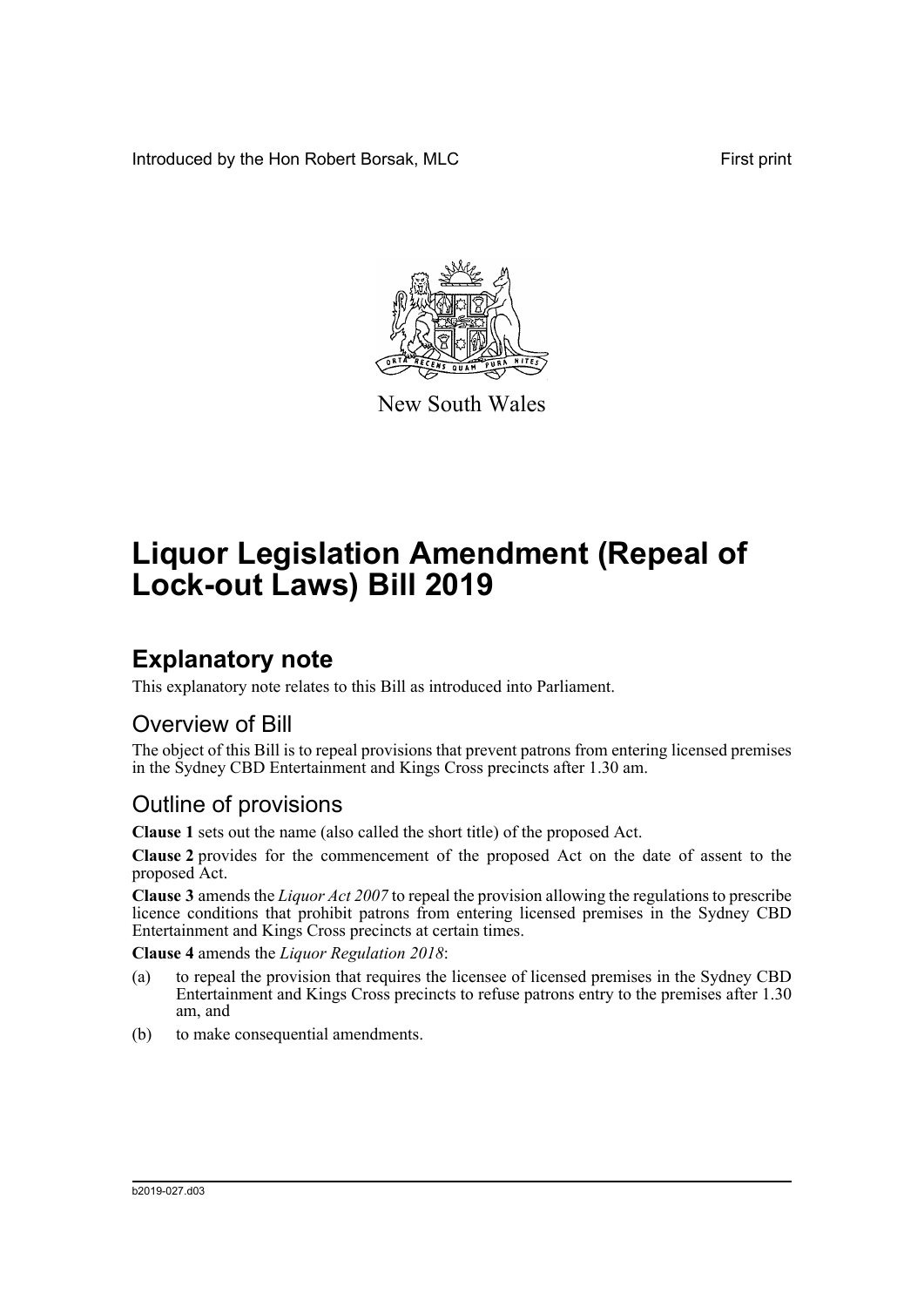Introduced by the Hon Robert Borsak, MLC First print



New South Wales

# **Liquor Legislation Amendment (Repeal of Lock-out Laws) Bill 2019**

### **Contents**

|   |                                     | Page |
|---|-------------------------------------|------|
|   | Name of Act                         |      |
|   | Commencement                        |      |
| 3 | Amendment of Liquor Act 2007 No 90  |      |
|   | Amendment of Liquor Regulation 2018 |      |
|   |                                     |      |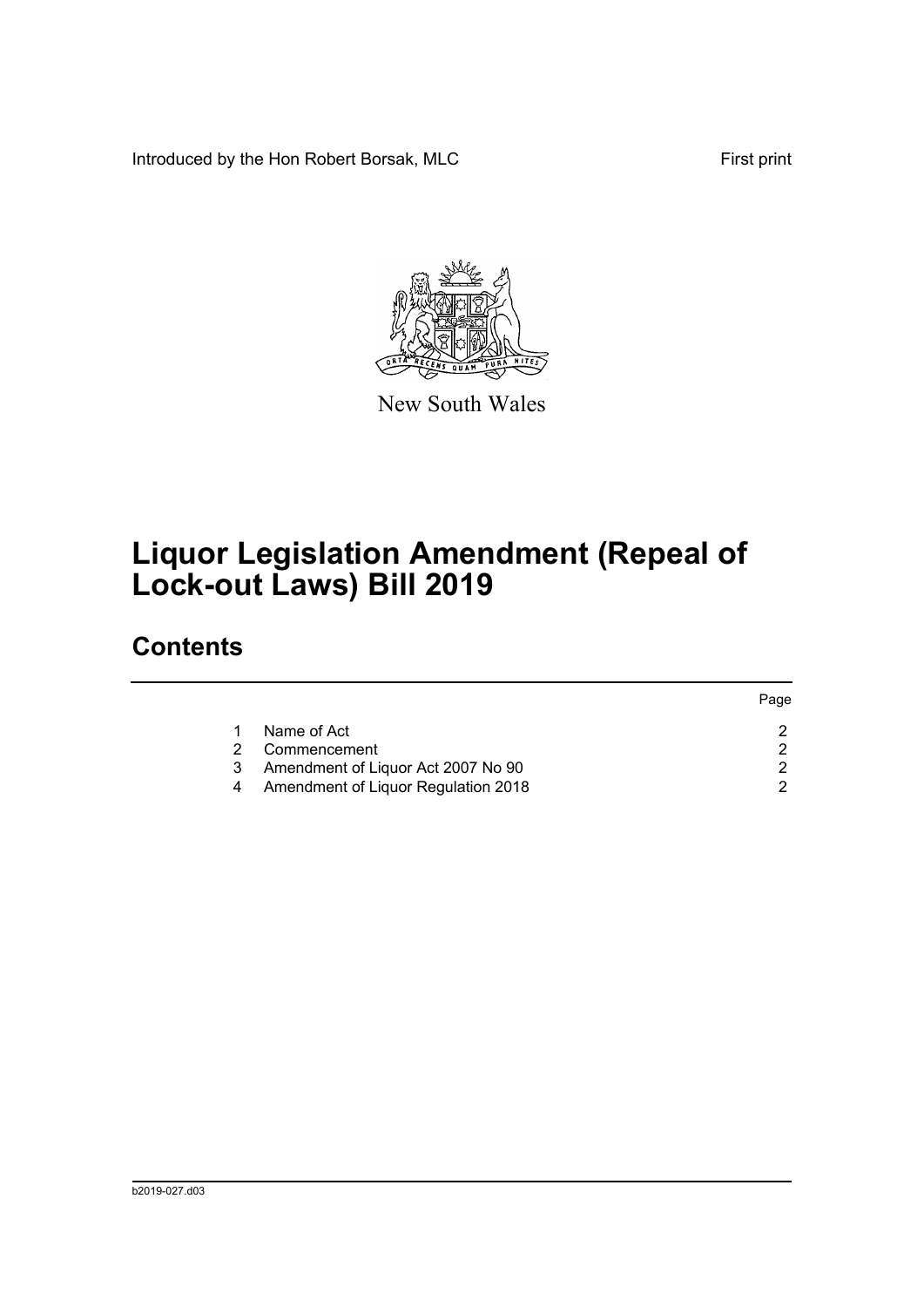

New South Wales

## **Liquor Legislation Amendment (Repeal of Lock-out Laws) Bill 2019**

No , 2019

#### **A Bill for**

An Act to amend the *Liquor Act 2007* and the *Liquor Regulation 2018* to repeal provisions that prevent patrons from entering licensed premises in the Sydney CBD and Kings Cross precincts after 1.30 am.